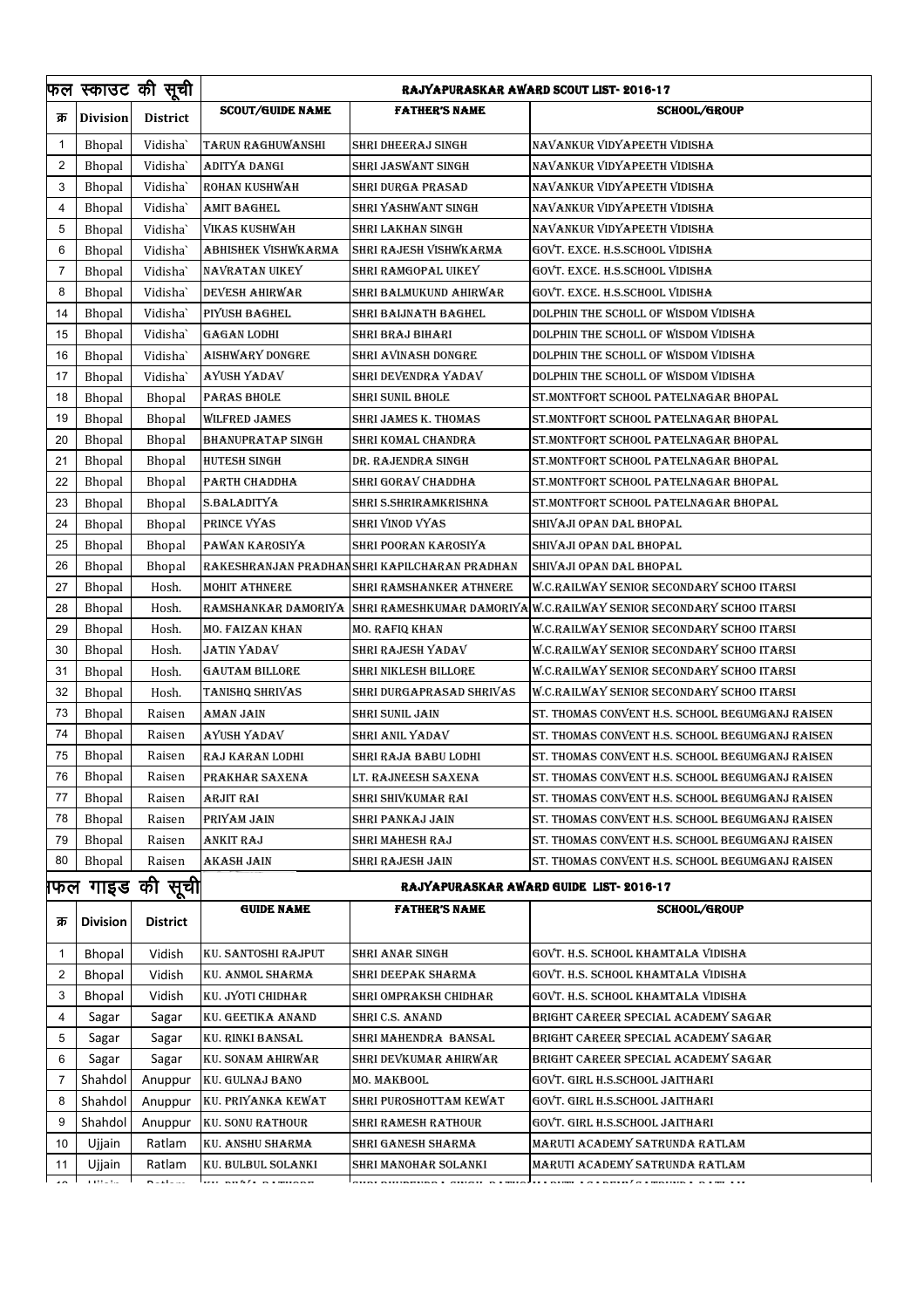|      |                 | फल स्काउट की सूची | RAJYAPURASKAR AWARD SCOUT LIST- 2016-17    |                            |                                                            |  |
|------|-----------------|-------------------|--------------------------------------------|----------------------------|------------------------------------------------------------|--|
| क्र  | <b>Division</b> | <b>District</b>   | <b>SCOUT/GUIDE NAME</b>                    | <b>FATHER'S NAME</b>       | <b>SCHOOL/GROUP</b>                                        |  |
| 15   | Ujjain          | Ratlam            | KU. VEDANSHI SHARMA                        | SHRI DINESHJI SHARMA       | MARUTI ACADEMY SATRUNDA RATLAM                             |  |
| 16   | Bhopal          | <b>Bhopal</b>     | KU. MANASVI SINGH PARIH SHRI. P.S.PARIHAR  |                            | ST. MONTFORT SCHOOL PATELNAGAR BHOPAL                      |  |
| 17   | <b>Bhopal</b>   | <b>Bhopal</b>     | KU. ADITI RAIKWAR                          | SHRI VIJAY RAIKWAR         | ST. MONTFORT SCHOOL PATELNAGAR BHOPAL                      |  |
| 18   | <b>Bhopal</b>   | <b>Bhopal</b>     | KU. ANAMIKA MISHRA                         | SHRI RAKESH MISHRA         | ST. MONTFORT SCHOOL PATELNAGAR BHOPAL                      |  |
| 19   | Bhopal          | <b>Bhopal</b>     | KU. SKANDHA SONI                           | <b>SHRI D.P.SONI</b>       | ST. MONTFORT SCHOOL PATELNAGAR BHOPAL                      |  |
| 20   | <b>Bhopal</b>   | <b>Bhopal</b>     | KU. TANVI GEHLOT                           | SHRI VIJENDRASINGH GEHLOT  | ST. MONTFORT SCHOOL PATELNAGAR BHOPAL                      |  |
| 21   | <b>Bhopal</b>   | <b>Bhopal</b>     | KU. MAHAK SAXENA                           | SHRI DEVENDRA SAXENA       | ST. MONTFORT SCHOOL PATELNAGAR BHOPAL                      |  |
| 22   | <b>Bhopal</b>   | <b>Bhopal</b>     | KU. SWATI THKUR                            | SHRI SANGRAMSINGH THAKUR   | ST. MONTFORT SCHOOL PATELNAGAR BHOPAL                      |  |
| 23   | Bhopal          | Hosh.             | KU. PAYAL SAVNER                           | SHRI OMPRAKSH SAVNER       | W.C.RAILWAY SEN.SEC.SCHOOL ITARSI HOSHNGABAD               |  |
| 24   | Gwalior         | Gwalior           | KU. NEELAM KOUSHIK                         | SHRI MAHENDRA SINGH        | SHA. UTKRASHT KANYA CHHATRAWAS JHANSI RAOD GWALIOI         |  |
| 25   | Gwalior         | Gwalior           | KU. RACHNA RAJORIYA                        | SHRI KARAN SINGH           | SHA. UTKRASHT KANYA CHHATRAWAS JHANSI RAOD GWALIOI         |  |
| 26   | Gwalior         | Gwalior           | KU. ANJALI MAURYA                          | SHRI RAMADHAR              | SHA. UTKRASHT KANYA CHHATRAWAS JHANSI RAOD GWALIOI         |  |
| 27   | Gwalior         | Gwalior           | <b>KU. RENU KEN</b>                        | SHRI HARIRAM               | SHA. UTKRASHT KANYA CHHATRAWAS JHANSI RAOD GWALIOI         |  |
| 28   | Gwalior         | Gwalior           | KU. JAYSHREE KOUSHAL                       | <b>SHRI SURESHCHANDRA</b>  | SHA. UTKRASHT KANYA CHHATRAWAS JHANSI RAOD GWALIOI         |  |
| 29   | Gwalior         | Gwalior           | KU. VARSHA JATAV                           | SHRI RAJU                  | SHA. UTKRASHT KANYA CHHATRAWAS JHANSI RAOD GWALIOI         |  |
| 30   | Gwalior         | Gwalior           | KU. ANJALI JATAV                           | SHRI RAKESH                | SHA. UTKRASHT KANYA CHHATRAWAS JHANSI RAOD GWALIOI         |  |
| 31   | jabalpur        | Katni             | KU. SHIVANGI KACHER                        | SHRI RAVI KACHER           | BARDSLEY GIRLS H.S.SCHOOL KATNI                            |  |
| 32   | jabalpur        | Katni             | KU. DEEPIKA KACHER                         | LET. AAYODHAYA PRASAD      | BARDSLEY GIRLS H.S.SCHOOL KATNI                            |  |
| 33   |                 |                   | jabalpur Chhindwara KU. AARTI SAHU         | SHRI BALRAM SAHU           | BALAJI PUBLIC SCHOOL CHHINDWARA                            |  |
| 34   |                 |                   | jabalpur Chhindwara KU. SHWETA RAGHUWANS   |                            | HSHRI AJMERSINGH RAGHUWANSHBALAJI PUBLIC SCHOOL CHHINDWARA |  |
| 35   |                 |                   | jabalpur Chhindwara KU. MEENAL DEHARIYA    |                            | SHRI HARISHKUMAR DEHARIYA BALAJI PUBLIC SCHOOL CHHINDWARA  |  |
| 36   |                 |                   | jabalpur Chhindwara KU. NISHA SAHU         | <b>SHRI SANTOSH SAHU</b>   | NEW ARADHANA CONVENT H.S. SCHOOL PARASIA CHHINDWARA        |  |
| 37   |                 |                   | jabalpur Chhindwara KU. VANSHIKA CHACHDA   | SHRI SAJAY CHACHDA         | NEW ARADHANA CONVENT H.S. SCHOOL PARASIA CHHINDWARA        |  |
| 38   |                 |                   | jabalpur Chhindwara KU. AAKANKSHA DEHARI   | N SHRI MAHESH DEHARIA      | NEW ARADHANA CONVENT H.S. SCHOOL PARASIA CHHINDWARA        |  |
| 39   |                 |                   | jabalpur Chhindwara KU. KAJAL TEKAM        | SHRI SHIVBHAN TEKAM        | GOVT. KANYA SHIKSHAPARISAR H.S. SCHOOL CHHINDWARA          |  |
| 40   |                 |                   | jabalpur Chhindwara KU. SAKSHI UIKEY       | SHRI SHIVLAL UIKEY         | GOVT. KANYA SHIKSHAPARISAR H.S. SCHOOL CHHINDWARA          |  |
| 41   |                 |                   | jabalpur Chhindwara KU. KALYANI UIKEY      | LET. RAMCHARAN             | GOVT. KANYA SHIKSHAPARISAR H.S. SCHOOL CHHINDWARA          |  |
| 42   |                 |                   | jabalpur Chhindwara KU. DEEPIKA MARSKOLE   | SHRI MEVALAL MARSKOLE      | GOVT. KANYA SHIKSHAPARISAR H.S. SCHOOL CHHINDWARA          |  |
| 43   |                 |                   | jabalpur Chhindwara KU. POOJA MASRAM       | SHRI SHRIMAN SHAH          | GOVT. KANYA SHIKSHAPARISAR H.S. SCHOOL CHHINDWARA          |  |
| 44   |                 |                   | jabalpur Chhindwara KU. SRASHTI PANDOLE    | SHRI ASHOKKUMAR PANDOLE    | GOVT. KANYA SHIKSHAPARISAR H.S. SCHOOL CHHINDWARA          |  |
| 45   |                 |                   | jabalpur Chhindwara KU. AARTI PARTETI      | SHRI KANCHLAL PARTETI      | GOVT. KANYA SHIKSHAPARISAR H.S. SCHOOL CHHINDWARA          |  |
| 46   |                 |                   | jabalpur Chhindwara KU. PRIYA SAHU         | SHRI RAJKUMAR SAHU         | WISDOM PUBLIC H.S.SCHOOL PARASIA CHHINDWARA                |  |
| 47   |                 |                   | jabalpur Chhindwara KU. SRISHTI TUMRAM     | SHRI LALLULAL TUMRAM       | WISDOM PUBLIC H.S.SCHOOL PARASIA CHHINDWARA                |  |
| 48   |                 |                   | jabalpur Chhindwara KU. KHUSHI CHNDEL      | SHRI KUNDANSINGH CHANDEL   | WISDOM PUBLIC H.S.SCHOOL PARASIA CHHINDWARA                |  |
| 49   |                 |                   | jabalpur  Chhindwara KU. VANSHITA NAGWANSH | USHRI GOVIND NAGWANSHI     | WISDOM PUBLIC H.S.SCHOOL PARASIA CHHINDWARA                |  |
| 50   | Rewa            | Satna             | KU. MADHAVI TIWARI                         | SHRI HANSHRAJ TIWARI       | SARLA H.S.SCHOOL SARLANAGAR MAIHAR SATNA                   |  |
| 51   | Rewa            | Satna             | KU. SHADDHA SINGH                          | SHRI SUKHENDRA SINGH       | SARLA H.S.SCHOOL SARLANAGAR MAIHAR SATNA                   |  |
| 52   | Rewa            | Satna             | KU. SARNA BERMAN                           | SHRI ASHOK BERMAN          | SARLA H.S.SCHOOL SARLANAGAR MAIHAR SATNA                   |  |
| 53   | Rewa            | Satna             | KU. SHAILI TRIPATHI                        | SHRI JAYA TRIPATHI         | S.K.SINDHU H.S.SCHOOL SATNA                                |  |
| 54   | Rewa            | Satna             | KU. SAKSHI SINGH                           | SHRI DHARMENDRA SINGH      | S.K.SINDHU H.S.SCHOOL SATNA                                |  |
| 55   | Sagar           | Sagar             | KU. PRIYANKA RAJAK                         | SHRI BHAGWANDAS RAJAK      | TILK HIGH SCHOOL MAKRONIA SAGAR                            |  |
| 56   | Sagar           | Sagar             | KU. SAKSHI RAJPUT                          | SHRI HEMENDRA RAJPUT       | TILK HIGH SCHOOL MAKRONIA SAGAR                            |  |
| 57   | Sagar           | Sagar             | KU. NIYATI JAIN                            | SHRI VIMALKUMAR JAIN       | ST. THOMAS CONVENT SR.SEC. SCHOOL BEGUMGANJ RAISEN         |  |
| 58   | Sagar           | Sagar             | KU. AMISHA LODHI                           | SHRI SITARAM LODHI         | ST. THOMAS CONVENT SR.SEC. SCHOOL BEGUMGANJ RAISEN         |  |
| 59   | Sagar           |                   | KU. SHIFAT SIDDIQUI                        | MO. IRSHAD SIDDIQUI        | ST. THOMAS CONVENT SR.SEC. SCHOOL BEGUMGANJ RAISEN         |  |
| 60   | Sagar           | Sagar<br>Sagar    | KU. GAURI MUNOT                            | LET. PRANAYA MUNOT         | ST. THOMAS CONVENT SR.SEC. SCHOOL BEGUMGANJ RAISEN         |  |
| 61   | Sagar           | Sagar             | KU. NANCY JAIN                             | SHRI PAWANKUMAR JAIN       | ST. THOMAS CONVENT SR.SEC. SCHOOL BEGUMGANJ RAISEN         |  |
| 62   | Bhopal          | Sehore            | KU. PALAK RAIKWAR                          | SHRI DEEPAK RAIKWAR        | THE OXFORT H.S.SCHOOL SEHORE                               |  |
| 63   | <b>Bhopal</b>   | Sehore            | KU. PRIYANSHI SHARMA                       | SHRI SUNIL SHARMA          | THE OXFORT H.S.SCHOOL SEHORE                               |  |
| 64 l | Bhopal          | Sehore            | <b>KU. AYUSHI RATHORE</b>                  | <b>SHRI SATISH RATHORE</b> | THE OXFORT H.S.SCHOOL SEHORE                               |  |
|      |                 |                   |                                            |                            |                                                            |  |